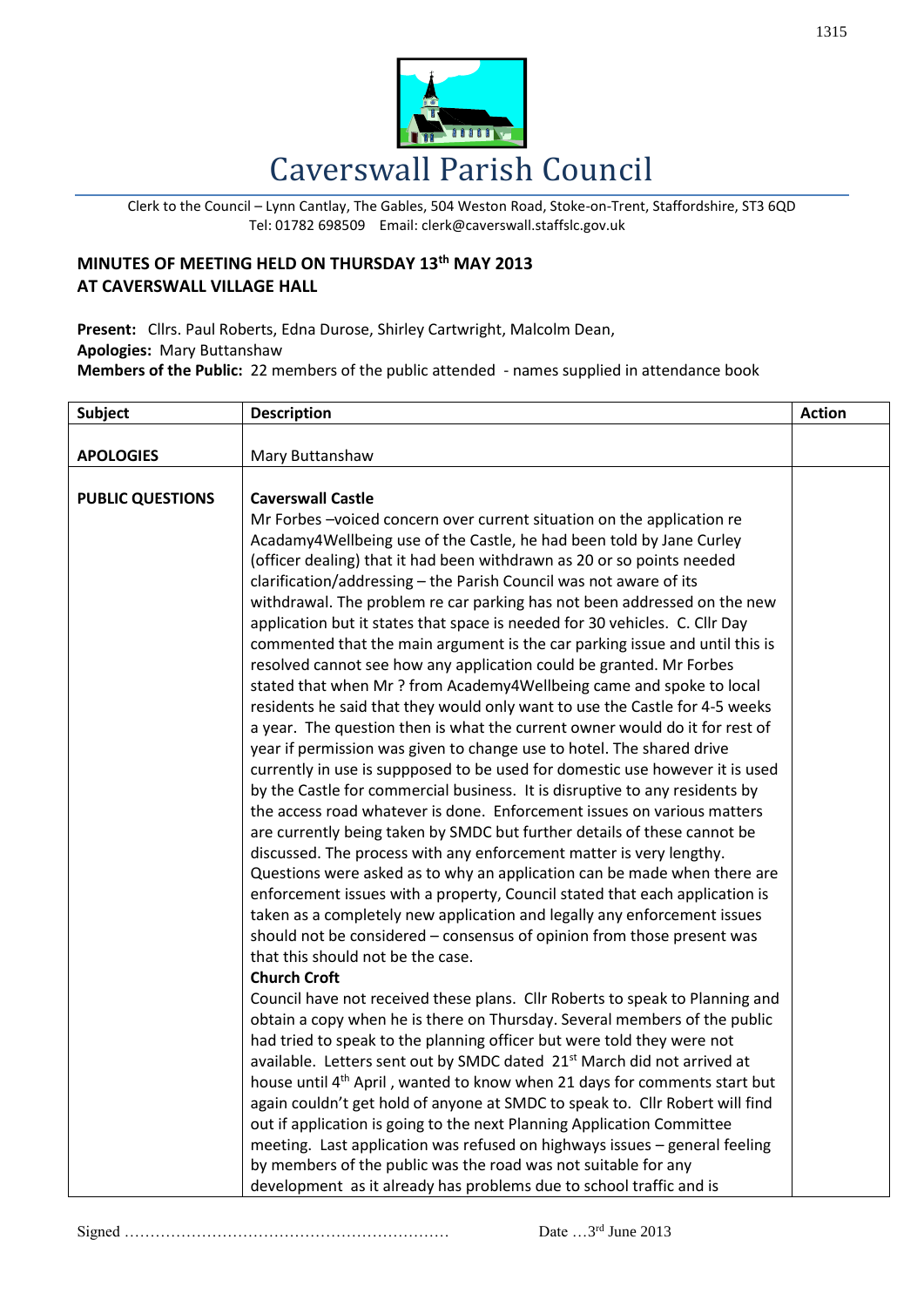|                                                                   |                                                                                                                                                                                                                                                                                                                                                                                                                                                                                                                                                                                                                                                                                                                                                                                                                                                                                                                                                                                                                                                                                                                                                                                                                                                                                                                                                                                                                                                                                                                                                                                                           | 1316                    |
|-------------------------------------------------------------------|-----------------------------------------------------------------------------------------------------------------------------------------------------------------------------------------------------------------------------------------------------------------------------------------------------------------------------------------------------------------------------------------------------------------------------------------------------------------------------------------------------------------------------------------------------------------------------------------------------------------------------------------------------------------------------------------------------------------------------------------------------------------------------------------------------------------------------------------------------------------------------------------------------------------------------------------------------------------------------------------------------------------------------------------------------------------------------------------------------------------------------------------------------------------------------------------------------------------------------------------------------------------------------------------------------------------------------------------------------------------------------------------------------------------------------------------------------------------------------------------------------------------------------------------------------------------------------------------------------------|-------------------------|
| <b>Subject</b>                                                    | <b>Description</b>                                                                                                                                                                                                                                                                                                                                                                                                                                                                                                                                                                                                                                                                                                                                                                                                                                                                                                                                                                                                                                                                                                                                                                                                                                                                                                                                                                                                                                                                                                                                                                                        | <b>Action</b>           |
|                                                                   | narrowed to one lane at various times making visibility extremely<br>dangerous. Concern was also raised over the drainage problems on this<br>road not being able to take any extra volume.<br>As the Parish Council didn't have plans it was decided a special meeting<br>should be held when these are obtained to enable a full discussion to take<br>place, possibly next Monday 20 <sup>th</sup> May, notices to be displayed on notice<br>boards when meeting arranged for.                                                                                                                                                                                                                                                                                                                                                                                                                                                                                                                                                                                                                                                                                                                                                                                                                                                                                                                                                                                                                                                                                                                         |                         |
| <b>MINUTES</b>                                                    | It was resolved that the minutes of the previous Meeting were to be signed<br>as a true and correct record.                                                                                                                                                                                                                                                                                                                                                                                                                                                                                                                                                                                                                                                                                                                                                                                                                                                                                                                                                                                                                                                                                                                                                                                                                                                                                                                                                                                                                                                                                               |                         |
| <b>DECLARATION OF</b><br><b>INTEREST</b>                          | Cllr Roberts - Planning matters - SMDC Planning Committee Chair                                                                                                                                                                                                                                                                                                                                                                                                                                                                                                                                                                                                                                                                                                                                                                                                                                                                                                                                                                                                                                                                                                                                                                                                                                                                                                                                                                                                                                                                                                                                           |                         |
| <b>REPORTS</b><br><b>COUNTY/DISTRICT</b><br><b>COUNCILLORS</b>    | 059/13 County Councillor - Thanked Council and members of the public<br>for their support re the recent elections and looking forward to a continued<br>good working relationship for the next 4 years. He had again called at West<br>Lodge about the on-going problems but no-one there he had pushed note<br>through the door saying he's called. The repaired visibility fence is to be<br>painted so hopefully will look better. The County Council is going to be<br>restructuring and bill there is concern as to how this will work relation to<br>highways.<br>060/13 District Councillor - nothing to report.                                                                                                                                                                                                                                                                                                                                                                                                                                                                                                                                                                                                                                                                                                                                                                                                                                                                                                                                                                                   |                         |
| HANDYMAN/<br><b>LENGTHSMAN</b><br><b>REPORT</b>                   | 061/13<br>Lengthsman - Grass has been cut on the verges and playing field. Clerk to<br>contact to arrange meeting re addition work required.<br>No invoice from Handyman received.                                                                                                                                                                                                                                                                                                                                                                                                                                                                                                                                                                                                                                                                                                                                                                                                                                                                                                                                                                                                                                                                                                                                                                                                                                                                                                                                                                                                                        | Clerk                   |
| <b>MATTERS ARISING</b><br><b>FROM PREVIOUS</b><br><b>MEETINGS</b> | 062/13 HIGHWAYS ISSUES<br>NHT been in parish and have tidied up The Dams.<br>Cllr Cartwright made comment on the state of potholes Clerk to contact<br>Highways re this. Potholes by school lane remind Rob. Top of hollow on<br>bend.<br>063/13 Trees/Barriers - The Dams:<br>(048/13,034/13,021/13,05/13,083/12,068/12,055/12,044/12,035/12,<br>024/12)<br>Posts - Clerk had site visit with Rob Steele, Nigel from N&J Trees and Kealan<br>Hunt from Glasdon re posts on The Dams. To cover the full length of the<br>verges - 18 posts would be needed these would be place between each<br>tree, Clerk did advise Rob Steele that the Parish Council may not be able to<br>find funding for this in one year and was told that SCC may be able to help<br>to complete the job but this is to be confirmed. Quote received for posts<br>from Glasdon - £95.76 each to include the reflective strips, total cost for 18<br>posts = £1723.68 (not sure if includes/excludes VAT). Quotes for supply and<br>fixing of posts also received from N & J Trees (£3,600.00) and Mr Mawby<br>(£3,980.00). Further quote to be supplied by Robert Rushton, Clerk to send<br>him full spec re posts etc. Robert to supply Clerk with confirmation etc that<br>he is able to work on the highway.<br>Trees - N & J Trees to plant extra 3 trees on Wednesday Cllr Cartwright to<br>liase with them directly. Clerk also to contact t re planting of Hawthorne in<br>the gap by the gate and advise them to go ahead with this when planting<br>the trees - quote £60.00 to include posts was agreed by all Cllrs. | Clerk<br>Clerk<br>Clerk |

Signed ……………………………………………………… Date …3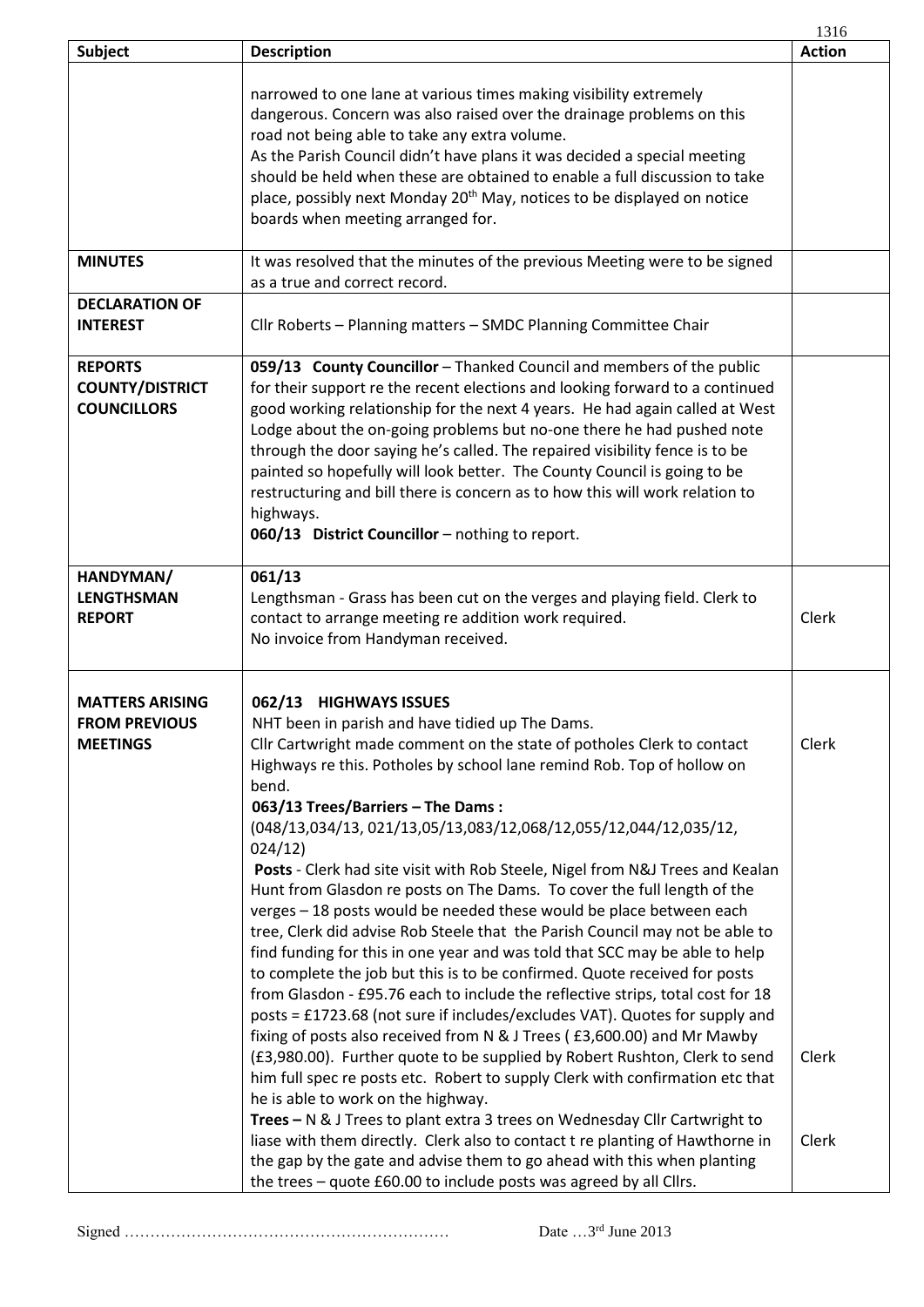|                |                                                                                                                                                                                                                                                                                      |                                                                                                                                                                                                                                                                                                                                                                                                                                                                                                                                                                                                                                                                                                           | 1317                    |
|----------------|--------------------------------------------------------------------------------------------------------------------------------------------------------------------------------------------------------------------------------------------------------------------------------------|-----------------------------------------------------------------------------------------------------------------------------------------------------------------------------------------------------------------------------------------------------------------------------------------------------------------------------------------------------------------------------------------------------------------------------------------------------------------------------------------------------------------------------------------------------------------------------------------------------------------------------------------------------------------------------------------------------------|-------------------------|
| <b>Subject</b> | <b>Description</b>                                                                                                                                                                                                                                                                   |                                                                                                                                                                                                                                                                                                                                                                                                                                                                                                                                                                                                                                                                                                           | <b>Action</b>           |
|                | 064/13 Land Registry<br>(049/13, 036/13, 025/13, 010/13, 093/12)<br>was been approved.                                                                                                                                                                                               | Information has been received from National Brewery Centre re when<br>exchange of land occurred with a copy of their minute book supplied<br>showing Deed of Exchange was sealed on 11 <sup>th</sup> August 1969. Clerk contacted<br>Staffordshire CC Archives to see if they hold any Caverswall records etc.<br>they are showing no records held but are double checking. Clerk also<br>contacted the Land Registry and was advised they have a guide "First<br>registration of title where deeds have been lost or destroyed" which gives<br>full details of how to apply to register the land, copy downloaded and Clerk<br>to follow up and any necessary legal work required to get land registered | Clerk                   |
|                | 065/13 Car Park Use<br>(050/13, 037/13, 023/13)<br>Discussed under confidential business - Cllrs only<br>066/13 Keys to Village Hall<br>(051/13, 038/13, 024/13, 08/13, 090/12, 078/12, 063/12)<br>Discussed under confidential business - Cllrs only<br>067/13 Dog Fouling Problems |                                                                                                                                                                                                                                                                                                                                                                                                                                                                                                                                                                                                                                                                                                           |                         |
|                | (052/13, 040/13)<br>Clerk to contact re competition with prizes to be supplied.<br>068/13 Risk Assessment<br>full discussion.                                                                                                                                                        | Stickers obtained from SMDC to be distributed through village. Clerk has<br>spoken to Chris Burton Head at St Peters School re the possibility of the<br>children doing posters to "shame" owners into clearing up after their dogs<br>As meeting had run on this matter to be left until next meeting to enable                                                                                                                                                                                                                                                                                                                                                                                          | Clerk                   |
| CORRESPONDENCE | 069/13<br>Cav & Cookshill Village Hall                                                                                                                                                                                                                                               | Reply re keys and car parks                                                                                                                                                                                                                                                                                                                                                                                                                                                                                                                                                                                                                                                                               | Letter                  |
|                | <b>St Peters School</b>                                                                                                                                                                                                                                                              | Request for rent of extra land to widen<br>Path and improve access and fire<br>Evacuation                                                                                                                                                                                                                                                                                                                                                                                                                                                                                                                                                                                                                 | Site visit<br>needed    |
|                | <b>SMDC</b>                                                                                                                                                                                                                                                                          | Electoral Register update                                                                                                                                                                                                                                                                                                                                                                                                                                                                                                                                                                                                                                                                                 |                         |
|                | The Millennium Gardeners                                                                                                                                                                                                                                                             | Request for help with maintaining the<br>garden                                                                                                                                                                                                                                                                                                                                                                                                                                                                                                                                                                                                                                                           | Contact<br>T&C          |
|                |                                                                                                                                                                                                                                                                                      | CAV seniors FC - request to use pitch again. Yes for next season.                                                                                                                                                                                                                                                                                                                                                                                                                                                                                                                                                                                                                                         | Agreement<br>to be done |
| <b>FINANCE</b> | 070/13 Payments:<br>The following accounts were approved for payment:-<br>Mrs L Cantlay - Clerk Salary and Expenses - £218.24<br>Prescott & Morris - Millennium Tree Plaques - £102.00                                                                                               | (Increase is due to tax refund due to change of tax code from BR to 589L)<br>Town & Country Services - Cutting verges(x1) and field (x2) - £330.00                                                                                                                                                                                                                                                                                                                                                                                                                                                                                                                                                        |                         |

Signed ……………………………………………………… Date …3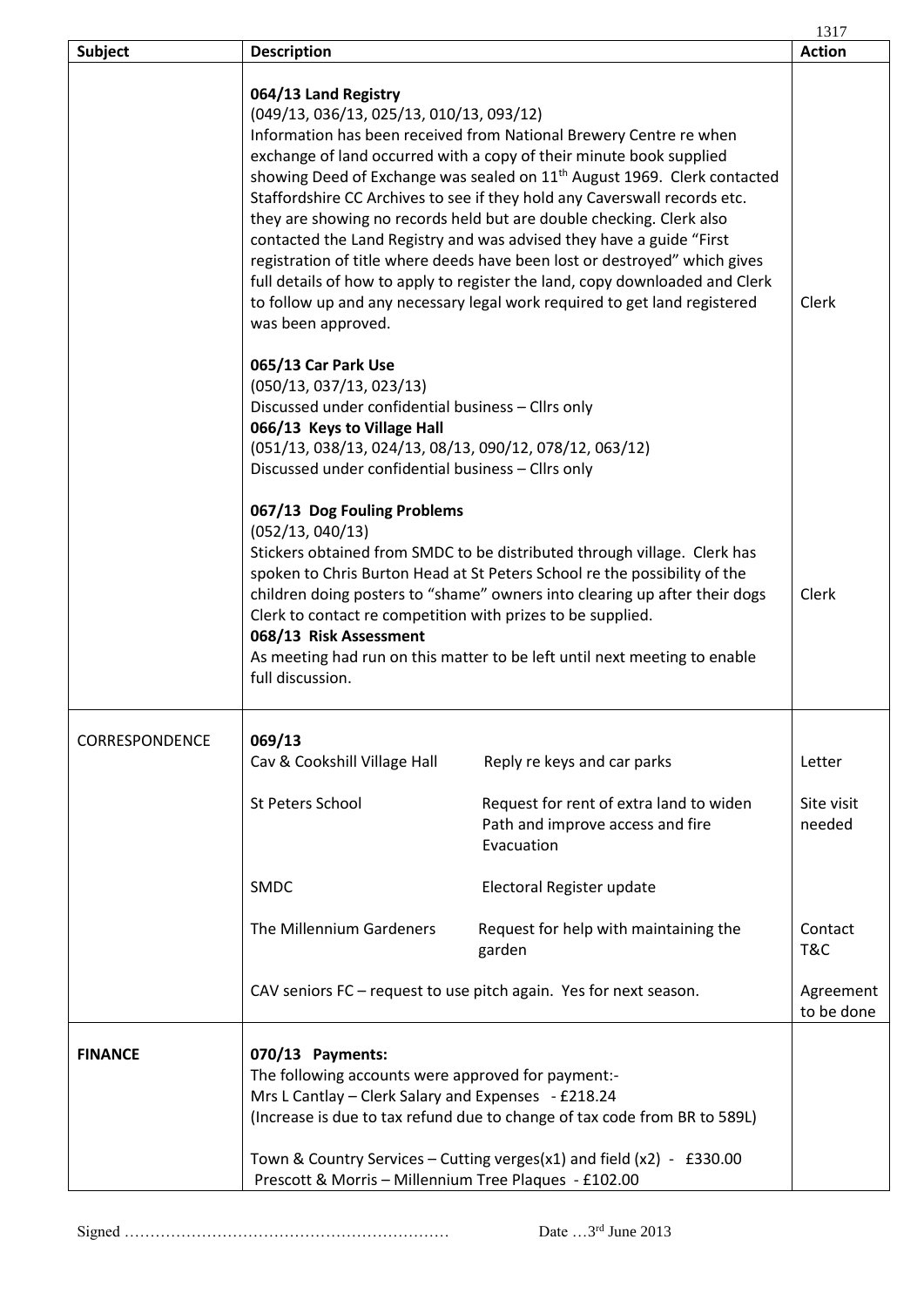|                     |                                                                                     | 1318          |
|---------------------|-------------------------------------------------------------------------------------|---------------|
| <b>Subject</b>      | <b>Description</b>                                                                  | <b>Action</b> |
|                     | <b>TOTAL PAYMENTS THIS MONTH - £650.24</b>                                          |               |
|                     | Transfer - none required                                                            |               |
|                     | <b>Receipts:</b>                                                                    |               |
|                     | HMRC-VAT repayment - £869.98                                                        |               |
|                     | SMDC $-1st$ precept payment - £4947.40                                              |               |
|                     | Interest on Instant Access Accounts - 0.62p                                         |               |
|                     | <b>TOTAL RECEIPTS RECEIVED - £5818.00</b>                                           |               |
|                     | Bank Accounts (after any payments/transfers made) :-                                |               |
|                     | Current Account - £1473.55                                                          |               |
|                     | <b>Instant Access Account - £13675.47</b>                                           |               |
|                     | Contingency Account - £2,096.46                                                     |               |
|                     | 071/13 Annual Return                                                                |               |
|                     | Part completed by Clerk prior to meeting, Section 2 was read out and                |               |
|                     | completed at the meeting and subsequently was approved by Council and               |               |
|                     | signed by the Chair and Clerk. All accounting books now to be passed to             |               |
|                     | internal auditor, Caroline Hulse for checking and completion of the Annual          |               |
|                     | Return. Return to be with External Auditors by latest 24 <sup>th</sup> June 2013.   |               |
| <b>PLANNING</b>     | 072/13                                                                              |               |
| <b>MATTERS</b>      | <b>Applications:</b>                                                                |               |
|                     | Caverswall Castle - 13/00228/FUL & 13/00229/LBC - Change of use from                |               |
|                     | country house to wellbeing retreat with guest bedrooms and rehabilitated            |               |
|                     | annex area with swimming pool and treatment rooms                                   |               |
|                     | <b>Decisions:</b>                                                                   |               |
|                     | Old Dove House, Blythe Bridge Road - 13/00066/FUL - Kitchen extension -             |               |
|                     | <b>APPROVED</b>                                                                     |               |
|                     | Roseneath, 93 School Lane - 13/00220/FUL - Removal of existing                      |               |
|                     | Conservatory and erection of single storey extension to rear - APPROVED             |               |
|                     | Appeals: None                                                                       |               |
|                     | Enforcement: Sheepwash waiting on weather                                           |               |
| <b>NEW BUSINESS</b> | 073/13 St Peters School:                                                            |               |
|                     | Leter received requesting permission to rent extra land for parish Council to       |               |
|                     | inprove access - It was felt by all Cllrs that a site visit should be held to       |               |
|                     | discuss in person before any decision is made. Clerk to contact Head to             | Clerk         |
|                     | arrange.                                                                            |               |
|                     |                                                                                     |               |
|                     | 074/13 Caverswall FC [Seniors]                                                      |               |
|                     | Letter received with request to use the football pitch for season 2103-14, all      |               |
|                     | agreed that permission to be granted. Clerk to send new agreement for               | Clerk         |
|                     | signing to the Secretary, Sean McLaren.                                             |               |
|                     | 075/13 Millennium Gardens                                                           |               |
|                     | Letter received from "Millennium Gardeners" requesting help with upkeep             |               |
|                     | of the gardens - hedges, grass, pathways. Lengthsman to be contacted re             |               |
|                     | this. Clerk also advised that SCC were prepared to supply re-claimed road           |               |
|                     | chippings for the paths if required, it was agreed to speak to SCC re               |               |
|                     | chippings.                                                                          |               |
|                     | AFTER MEETING NOTE :- Clerk received a phone call on 14 <sup>th</sup> May from Cllr |               |
|                     | Cartwright who advised that she had spoken to Geoff an instigator in getting        |               |
|                     | the slate for the paths and thought it best to first spray weeds and remove         |               |
|                     | to see how much slate is left before decision on replacement was made.              |               |
|                     | Clerk therefore to refer to next meeting.                                           | Clerk         |
|                     |                                                                                     |               |